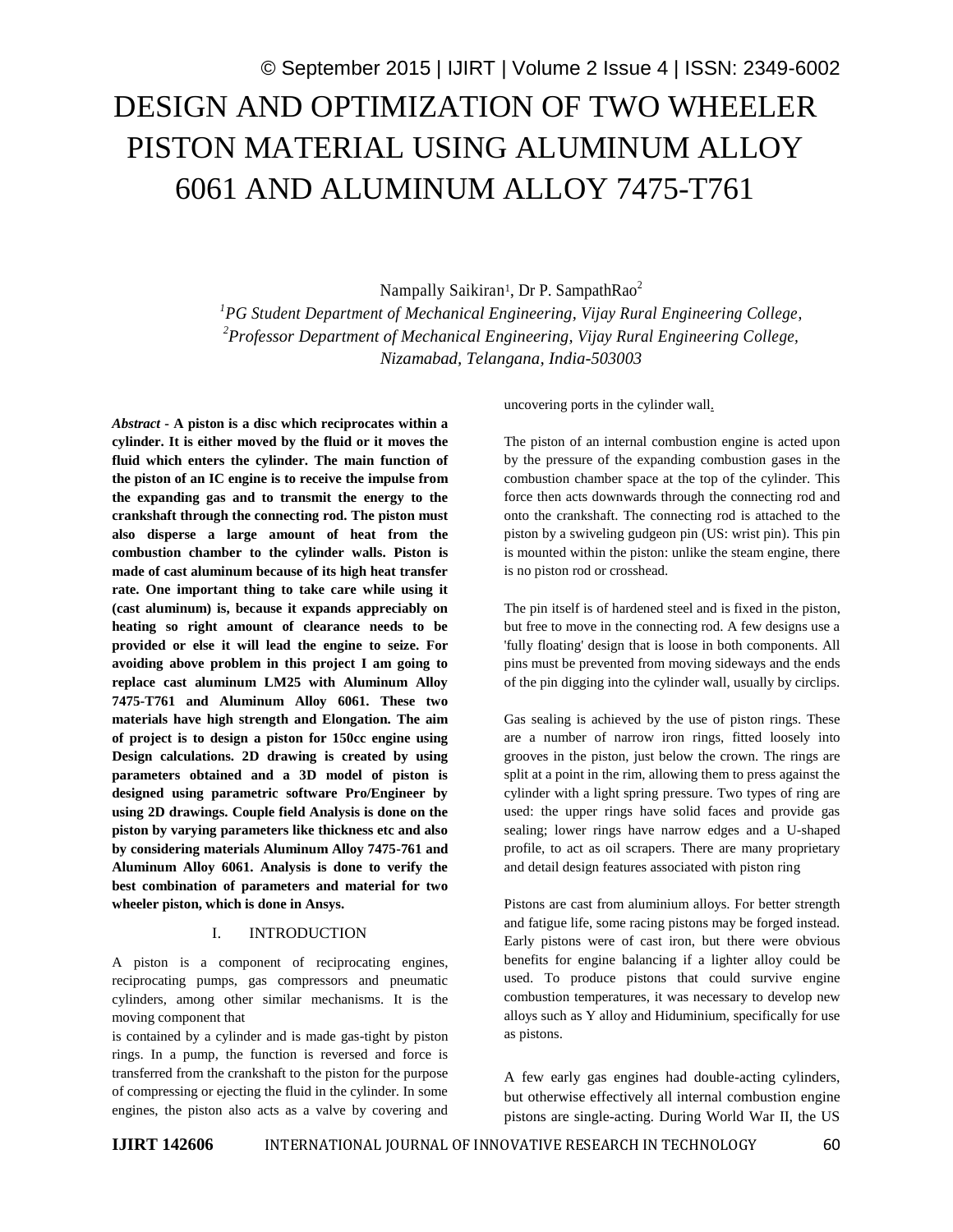# © September 2015 | IJIRT | Volume 2 Issue 4 | ISSN: 2349-6002

submarine Pompano was fitted with a prototype of the infamously unreliable H.O.R. double-acting two-stroke diesel engine. Although compact, for use in a cramped submarine, this design of engine was not repeated.

#### II. FINITE ELEMENT METHOD

Finite element analysis is a computer based numerical technique for calculating the strength and behavior of engineering structures. It can be used to calculate deflection, stress, vibration, buckling behavior and many other phenomena. It can analyze elastic deformation or "permanently bent out of shape" deformation. The computer is required because of the astronomical number of calculations needed to analyze a large structure. The power and low cost of modern computers has made finite element analysis available to many disciplines and companies.

With the rapid advancement of technology, the complexity of the problem to be dealt by a design engineer is also increasing. This scenario demand speedy, efficient and optimal design from an engineer. To keep pace with the development and ensure better output, the engineer today resorting to numerical methods. For problems involving complex shapes, material properties and complicated boundary conditions, it is difficult and in many cases interactive to obtain analytical solutions. Numerical methods provide approximate but acceptable solutions to such problems.

Finite element analysis is one of such numerical procedure for analyzing and solving wide range of complex engineering problems (may be structural, heat conduction, flow field...) which are complicated to be solved satisfactorily by any of the available classical analytical methods.

The computer intervention is the backbone of the procedure since it involves the solution of many simultaneous algebraic equations, which can be solved easily by the computer. Actually Finite Element Method was originated as a method of stress analysis. But today the applications are numerous. Now days, each and every design is developed through Finite Element Analysis. The numerous applications include the fields of Heat transfer, Fluid flow, Lubrication. Electric and Magnetic fields, Seepage and other flow problems. The various areas of applications include design of buildings and bridges, electric motors, heat engines, aircraft structures, spacecrafts etc. With the advances in Interactive CAD systems complex problems can be modeled with relative ease. Several alternative configurations can be tried out on a computer before the prototype is built.

#### III. DESIGN CALCULATIONS OF PISTON

 $\times$ ( ) = 57  $\times$  58.6

Suzuki GS 150 R specifications

Engine type : air cooled 4-stroke SOHC Bore

Maximum power  $= 13.8$ bhp @8500rpm Maximum torque =  $13.4$ Nm @ 6000 rpm Compression ratio =9.35/1

Density of petrol 3

 $= 737.22$  60 = 0.00000073722

 $kg/mm<sup>3</sup>$ 

 $T = 60F = 288.855K = 15.55^0C$  Mass = density ×

 $m = 0.00000073722 \times 149500 \text{ m} = 0.11 \text{kg}$ 

molecular wt. for petrol 144.2285  $g/mole$  R = Gas constant

 $PV = mRT$ where  $m = \frac{mass}{model}$ wt.  $R = Gas constant$  $P = 15454538.533 j/m<sup>3</sup> = N/m<sup>2</sup>$  $P = 15.454$  N/mm<sup>2</sup>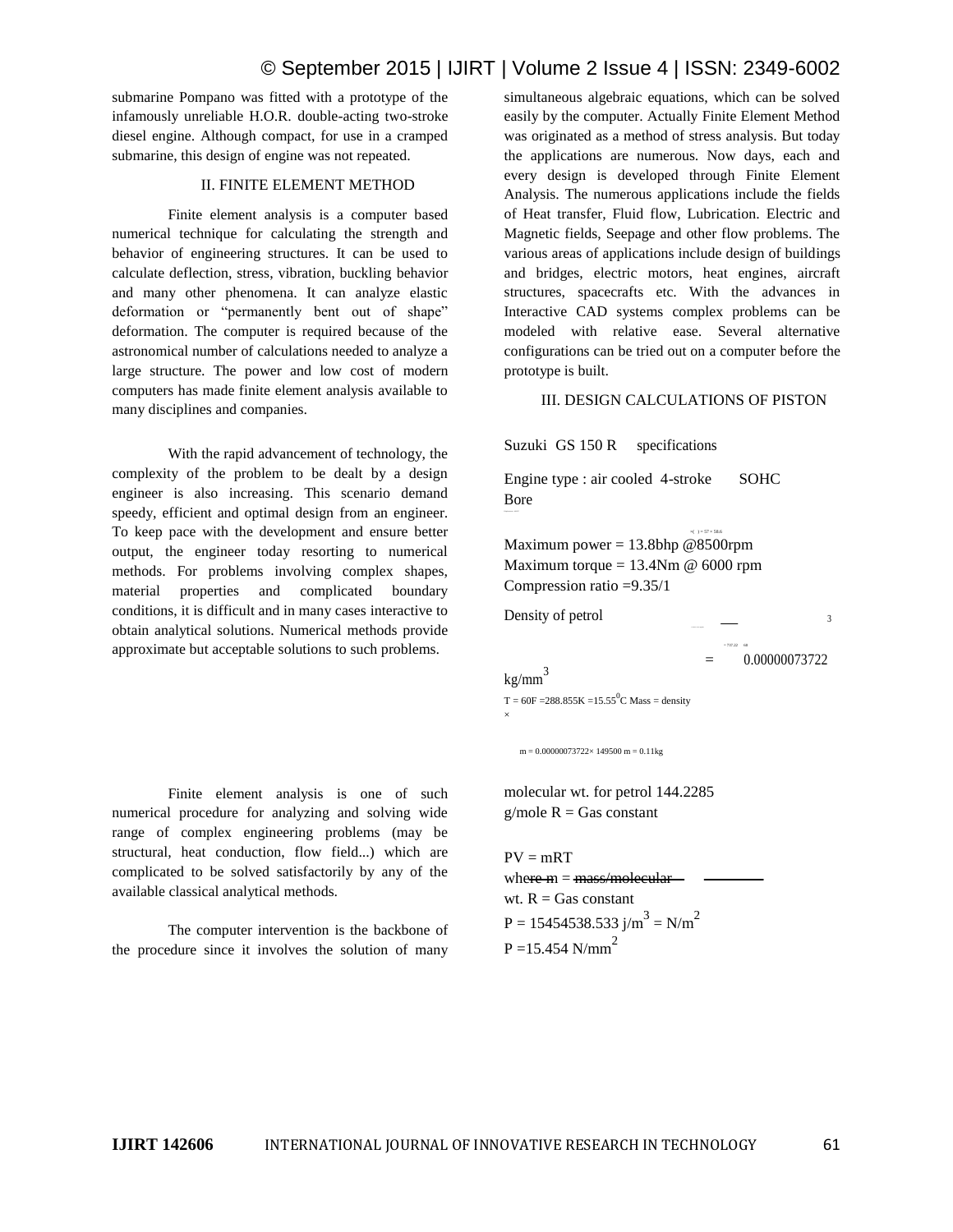### IV MODELS OF PISTON AND MESHING OF PISTON



Aluminum alloy 7475-T761 Importing the piston model from







1. Sequence of steps:

Pro/Engineer Defining the Thermal Environment.

Defining the Structural Environment.

Solution phase-assigning loads and solving.

Post processing and viewing the results.

**Boundary Conditions** In a piston under static conditions it is supported by the gudgeon pin region. So, the areas corresponding to these have to be constrained in all degrees of freedom. The working pressure is 15.454 Mpa. Pressures applied at the top of the piston.

2. Importing the piston model: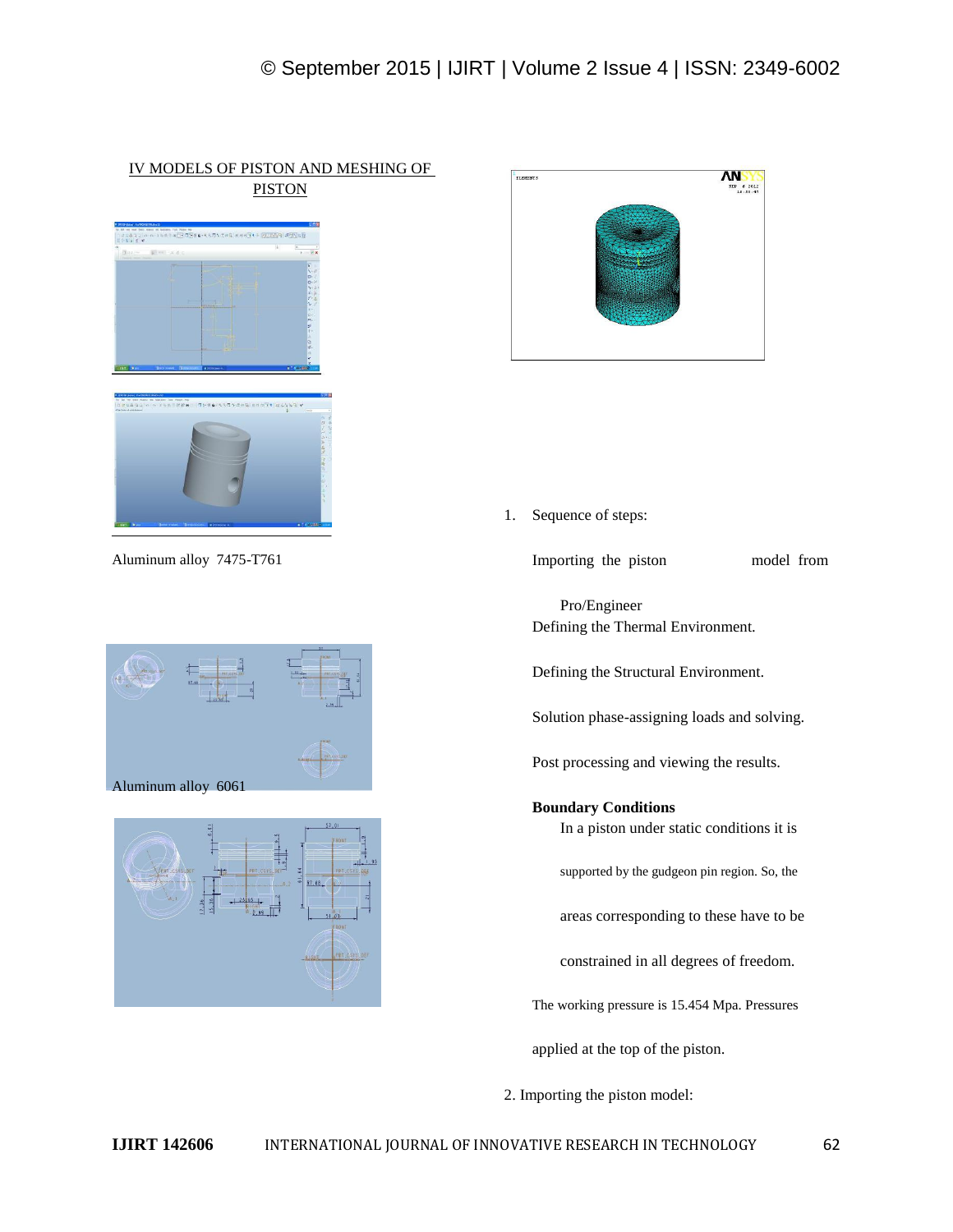# © September 2015 | IJIRT | Volume 2 Issue 4 | ISSN: 2349-6002

Utility menu > file > Import > browse >

Pro/Engineer part model

ANSYS Utility menu > plot controls > style >

solid model facets> normal faceting.

Before going into the later part of the analysis a little Meshed model bit of description, regarding

the type of analysis and

the method used appears to be mandatory.

3. Defining the thermal environment: Give the analysis title:

Utility menu > file >change title>optimization of piston

4. Define the type of Element:

Preprocessor > element type > add/edit/delete > add element > add > solid > solid 20 node 90.

The element type that has been selected for the thermal parts of the coupled field analysis is 20 node 90.It is a ten nodded tetrahedron element.

5. Define the element material properties: Preprocessor> material props> material models> thermal conductivity> isotropic. In the window that appears, enter the following geometric properties for 6061. Thermal conductivity  $(kxx) = 180W/mK$ Specific heat(c) =  $0.896$ KJ/KgK Density – 0.0000027Kg/mm3



Giving element length:

Preprocessor > meshing > size controls > manual size

> lines > all lines > element edge length >  $5 >$  ok. Write environment: Preprocessor>physics>environment>writ e.

In the window that appears, enter the title thermal and click ok. Meshing: Preprocessor > Meshing > Mesh > Volumes

> free > pick all > ok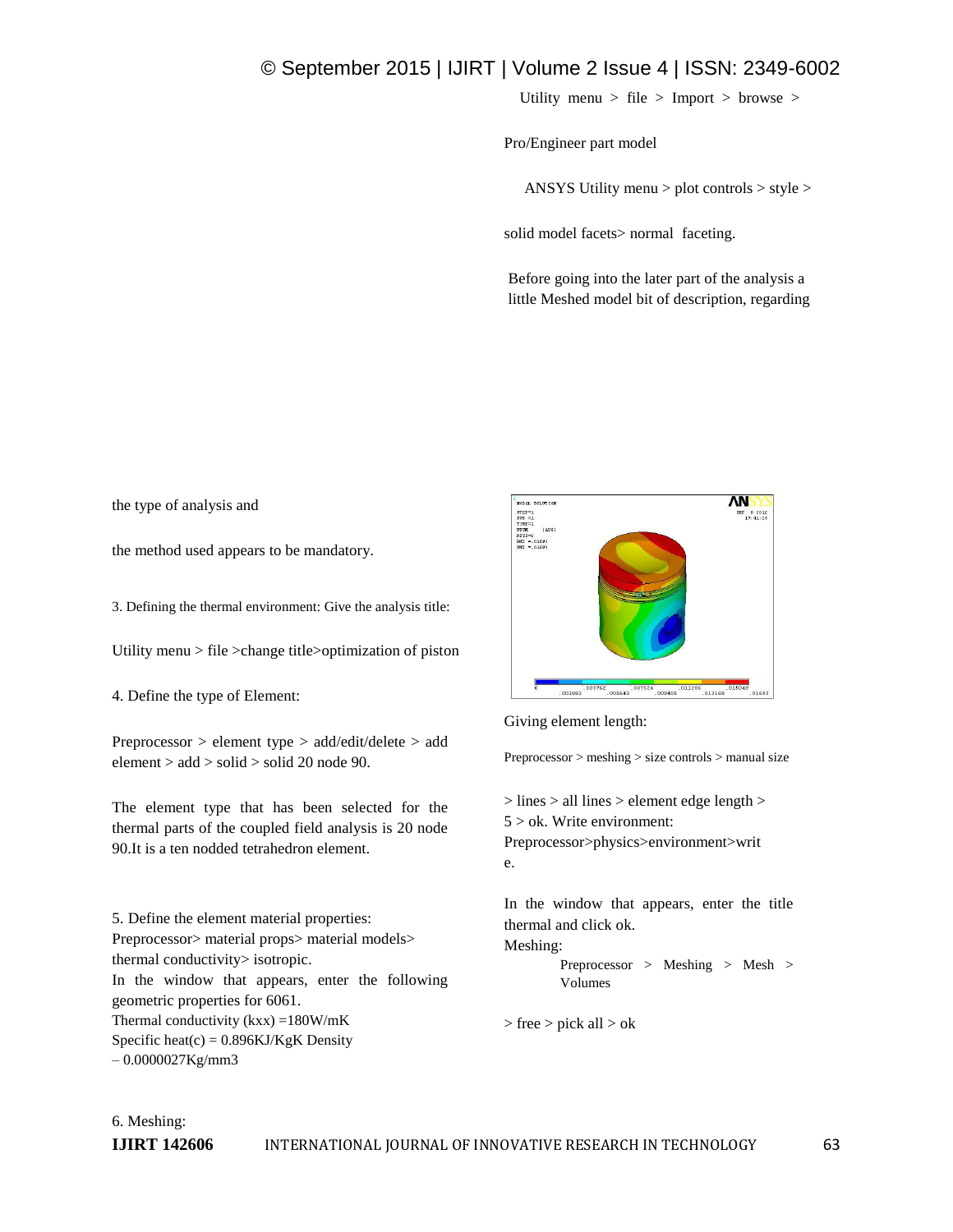## V. RESULS AND DISSCUSSIONS

Displacement

ALUMINUM 7675 T761 PISTON MODEL-

### Thermal Gradient



Nodal temperature



### LM25 PISTON MODEL-1

Thermal conductivity  $(kxx) = 134w/mk$ Specific heat $(c) = 0.963$  kj/kgk Youngs Modulus (EX) : 70000N/mm<sup>2</sup> Poissons Ratio (PRXY) : 0.32 Density  $:2680 \text{kg/m}^3$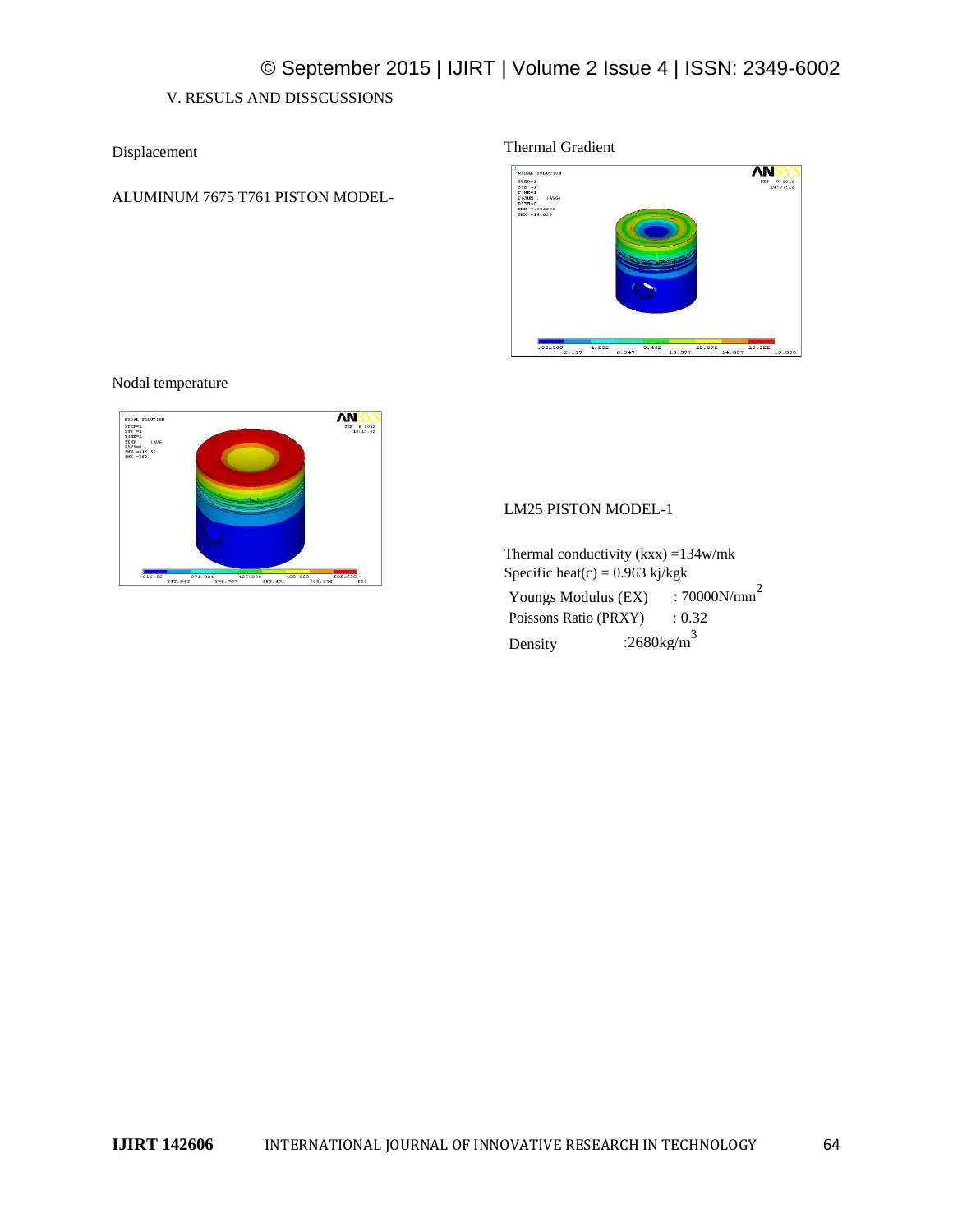|                                        | Displac<br>ement<br>(mm)  | Von<br>Mise<br>S<br><b>Stres</b><br>S<br>(N/m)<br>$m^2$           | Nodal<br>Temper<br>ature<br>(K) | Ther<br>mal<br>Grad<br>ient<br>(K/m)<br>m) | Ther<br>mal<br>Flux<br>(W/m)<br>$m^2$ |
|----------------------------------------|---------------------------|-------------------------------------------------------------------|---------------------------------|--------------------------------------------|---------------------------------------|
| Alumi<br>num<br>alloy<br>7475-<br>T761 | 0.01673<br>$\overline{4}$ | 123.<br>092                                                       | 563                             | 20.9<br>88                                 | 3.085                                 |
| Alumi<br>num<br>Alloy<br>6061          | 0.01707                   | 127.<br>174                                                       | 563                             | 19.0<br>38                                 | 3.427                                 |
| LM25                                   | 0.01602                   | 127.<br>174                                                       | 563                             | 21.6<br>81                                 | 2.905                                 |
|                                        | Displac<br>ement<br>(mm)  | Von<br>Mise<br>S<br><b>Stres</b><br>$\mathbf S$<br>(N/m)<br>$m^2$ | Nodal<br>Temper<br>ature<br>(K) | Ther<br>mal<br>Grad<br>ient<br>(K/m)<br>m) | Ther<br>mal<br>Flux<br>(W/m)<br>$m^2$ |
| Alumi<br>num<br>alloy                  | 0.00165<br>93             | 123.<br>902                                                       | 563                             | 21.6<br>01                                 | 3.175                                 |

### VI. RESULTS

As per the analysis images for Model1 Permissible Yield Stress Values

 $LM25 - 180N/mm^2$ 

7475-T761 – 448 N/mm<sup>2</sup>  $6061 - 310$  N/mm<sup>2</sup>

As per the analysis images for Model2

VII. CONCLUSION

In my project I have designed a piston used in a two

wheeler. The present used material for piston is

Aluminum alloy LM25. I am replacing with different

aluminum alloys 7475-T761 and 6061. I am

replacing with above materials, since they have more

strength than the Aluminum alloy LM25.

Two models of piston are designed for two materials aluminum alloys 7475-T761 and 6061. Coupled field analysis is done on the models to validate structural and thermal properties like displacement, stress, thermal gradient, thermal flux.

By observing the analysis results, stress values are gradient is more when compared to 6061 and LM25. This material also has high yield strength value.

The main disadvantage of this material 7475- T761 when compared to 6061 and LM25 is that it is more denser so weight of the piston increase